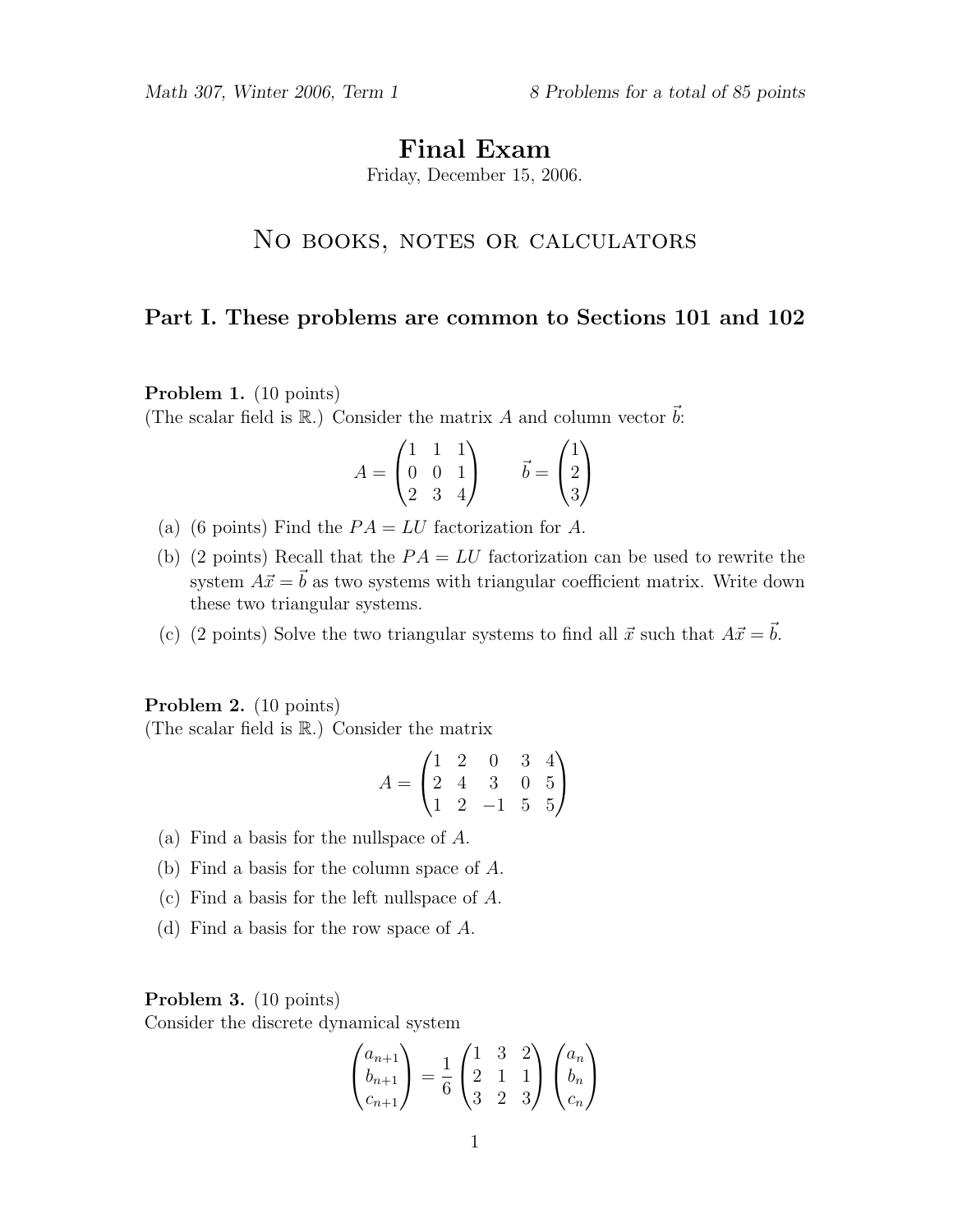which describes the evolution of the vector  $\begin{pmatrix} a & b & c \end{pmatrix}^T$ .

- (a) (2 points) Explain what a Markov matrix (stochastic matrix) is and why the coefficient matrix of this discrete dynamical system is a Markov matrix.
- (b) (6 points) Find a fixed vector for this discrete dynamical system, i.e., a vector  $\begin{pmatrix} a & b & c \end{pmatrix}^T$  such that

$$
\begin{pmatrix} a_n \\ b_n \\ c_n \end{pmatrix} = \begin{pmatrix} a_0 \\ b_0 \\ c_0 \end{pmatrix} ,
$$

for all  $n$ .

(c) (2 points) Find the limit of the vector  $(a_n, b_n, c_n)^T$  as  $n \to \infty$  when the initial vector is

$$
\begin{pmatrix} a_0 \\ b_0 \\ c_0 \end{pmatrix} = \begin{pmatrix} 1 \\ 1 \\ 39 \end{pmatrix}.
$$

#### Problem 4. (15 points) Consider the real matrix

$$
A = \begin{pmatrix} 2 & 1 \\ -8 & -2 \end{pmatrix}
$$

(a)  $(7 \text{ points})$  use complex numbers to diagonalize A, this means to find matrices S,  $\Lambda$ , and  $S^{-1}$ , such that

$$
A = S\Lambda S^{-1},
$$

where  $\Lambda$  is diagonal.

(b) (2 points) Write down (using complex numbers) the general solution of the system of differential equations

$$
\frac{d}{dt}\vec{x}(t) = A\,\vec{x}(t) \,.
$$

- (c) (2 points) Discuss the long term behaviour of the solutions of  $\vec{x}' = A \vec{x}$ .
- (d) (2 points) Solve the initial value problem

$$
x_1'(t) = 2x_1(t) + x_2(t) \quad x_2'(t) = -8x_1(t) - 2x_2(t); \qquad x_1(0) = 3 \quad x_2(0) = -2.
$$

(e) (2 points) Write down a (real!) basis for the real vector space of all differentiable functions  $\vec{x}(t) : \mathbb{R} \to \mathbb{R}^2$ , satisfying  $\vec{x}'(t) = Ax(t)$ , for all t.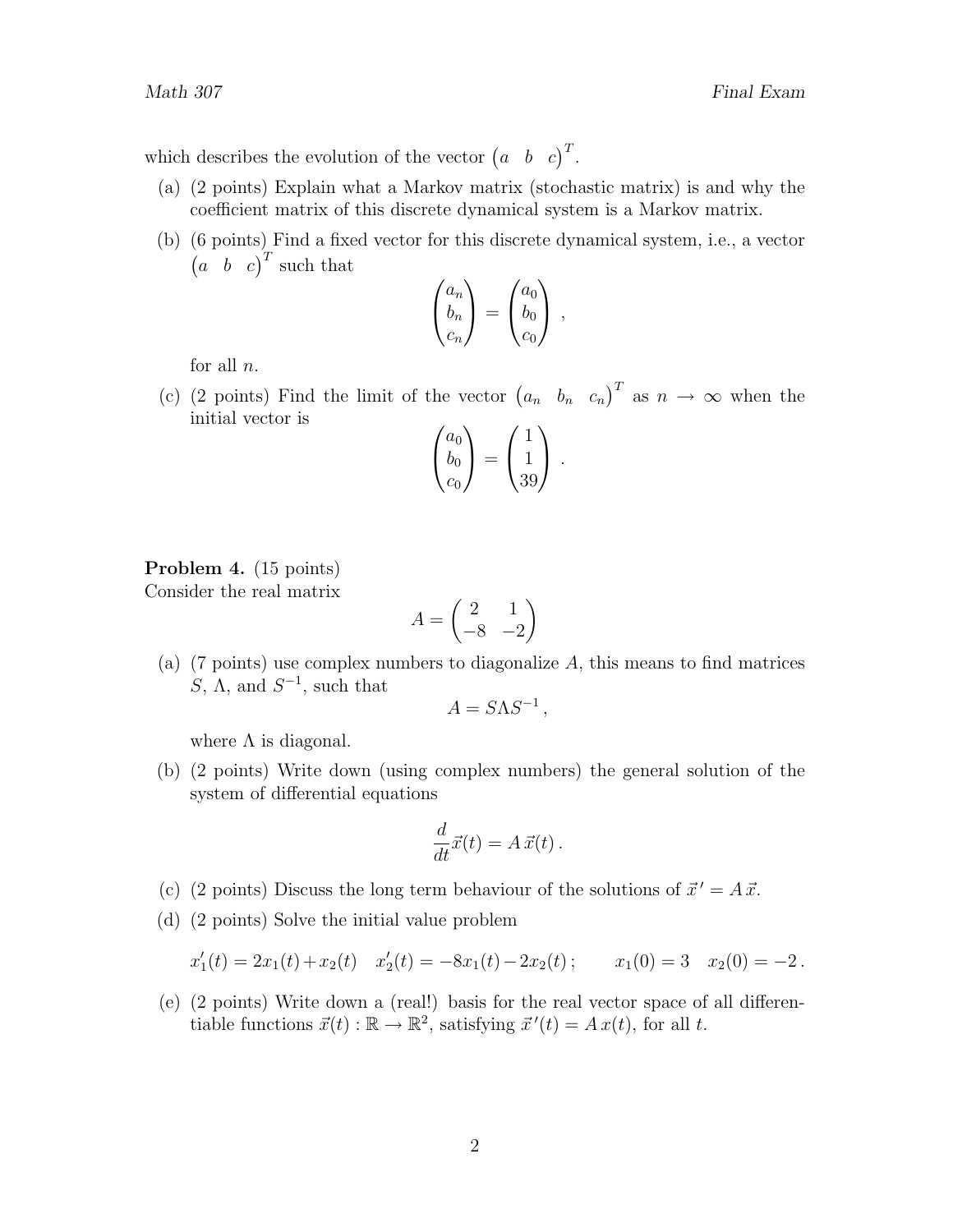### Problem 5. (8 points)

Consider the real matrix

$$
A = \begin{pmatrix} 1 & 0 & 1 \\ 0 & 1 & 0 \\ 1 & 0 & 1 \end{pmatrix}
$$

- (a) (2 points) Explain what property the matrix A has, which assures that you can diagonalize it without the help of complex numbers.
- (b) (6 points) find a real matrix  $S$  and a diagonal matrix  $D$ , such that

$$
A=SDS^T.
$$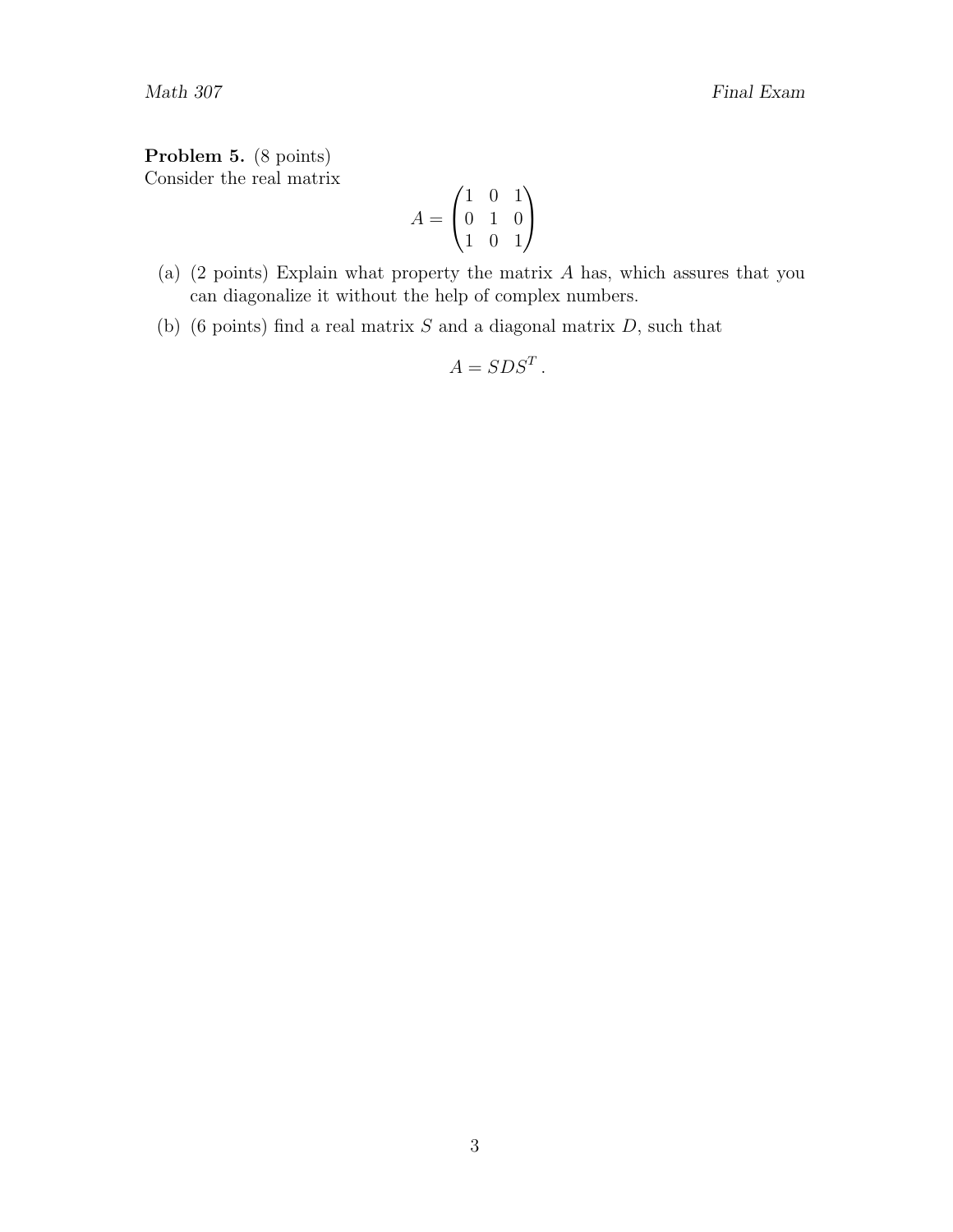### Part II. These problems are specific to Section 101.

Problem 6. (12 points) Consider the following graph:



- (a) (2 points) Write down the edge-node incidence matrix A for this graph. (Do not ground any node yet!)
- (b) (2 points) Write down loop vectors which give a basis of the left nullspace of A. (These should be given as row vectors.)
- (c) (2 points) Sketch a spannning tree of the graph and write down the corresponding basis for the row space of A.
- (d) (6 points) Ground Node Number 1, put a battery of value 2 (Volt) on Edge Number 2 ( $b_2 = 7$ ), add an external current (outflow or overflow) of value 4 (Ampere) at Node Number 3 ( $f_3 = 4$ ), and assume every edge has unit resistance (1 Ohm). Determine the induced potentials at the 3 nodes and the currents on the 4 edges. Use the formulas:

$$
C(-A\vec{x} + \vec{b}) = \vec{y} \qquad A^T \vec{y} = \vec{f},
$$

where  $\vec{x}$  is the potential vector,  $\vec{y}$  is the current vector, and C is the conductance matrix.

#### Problem 7. (12 points)

Assume a linear code  $C$  in  $\mathbb{F}_2^5$  is given by the generating matrix

$$
G = \begin{pmatrix} 1 & 0 \\ 1 & 1 \\ 0 & 1 \\ 1 & 0 \\ 0 & 1 \end{pmatrix}
$$

(a) What is the dimension of the code  $C$ ?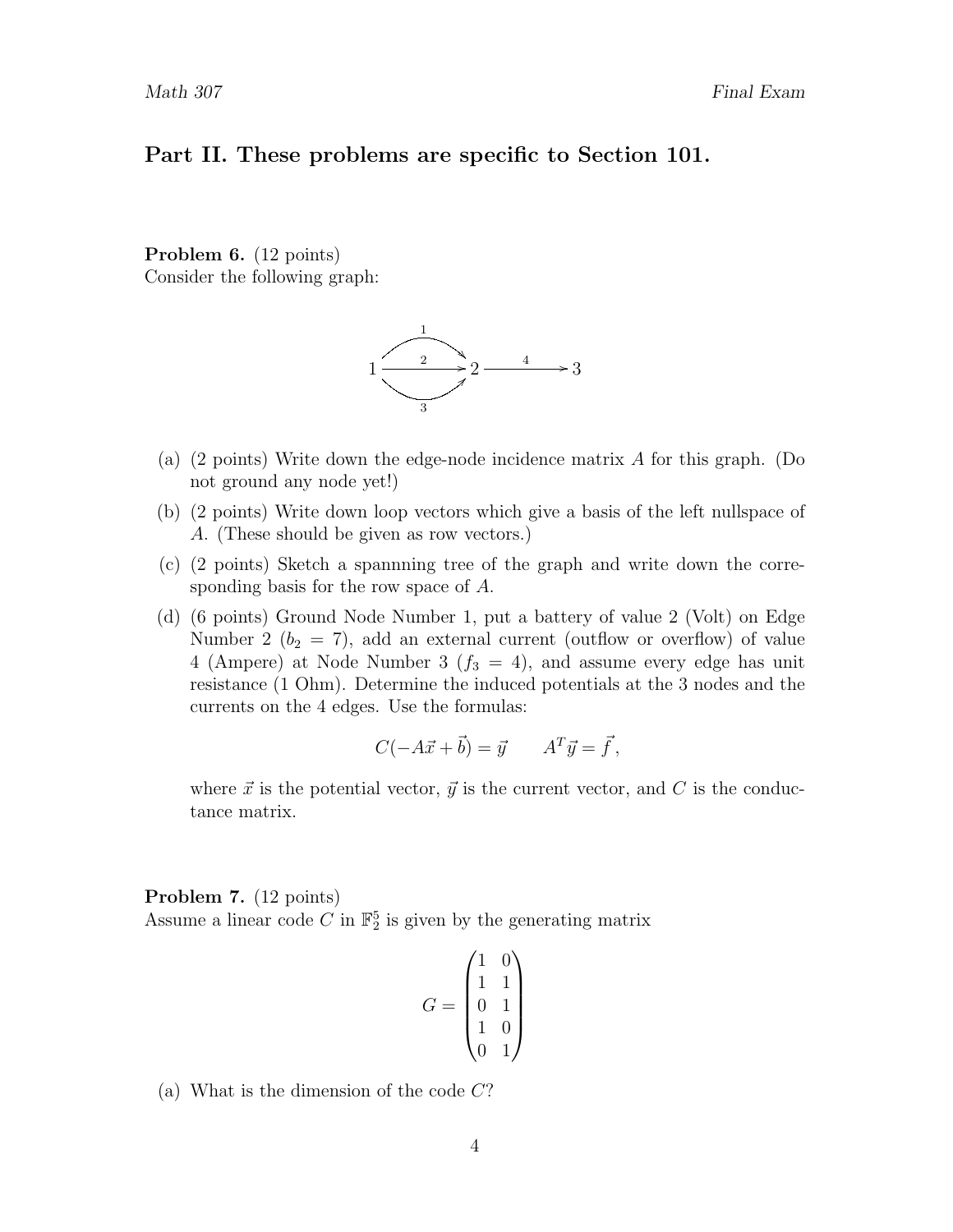- (b) List all the code words in C.
- (c) Find the minimal Hamming distance between code words.
- (d) How many errors can C detect? correct?
- (e) Write down a parity check (or Hamming matrix)  $H$  for the code  $C$ .
- (f) Suppose you receive the words  $(1 \t1 \t1 \t1 \t1)^T$  and  $(1 \t1 \t1 \t0 \t0)^T$  through a noisy channel. Decode these words.
- (g) what assumption do you have to make so that you can be sure that your answers to (f) are indeed the code words which were sent through the noisy channel?

### Problem 8. (8 points)

Find the singular value decomposition  $A = U\Sigma V^T$  for the matrix

$$
A = \begin{pmatrix} 0 & 2 & 0 \\ 1 & 0 & 1 \end{pmatrix}
$$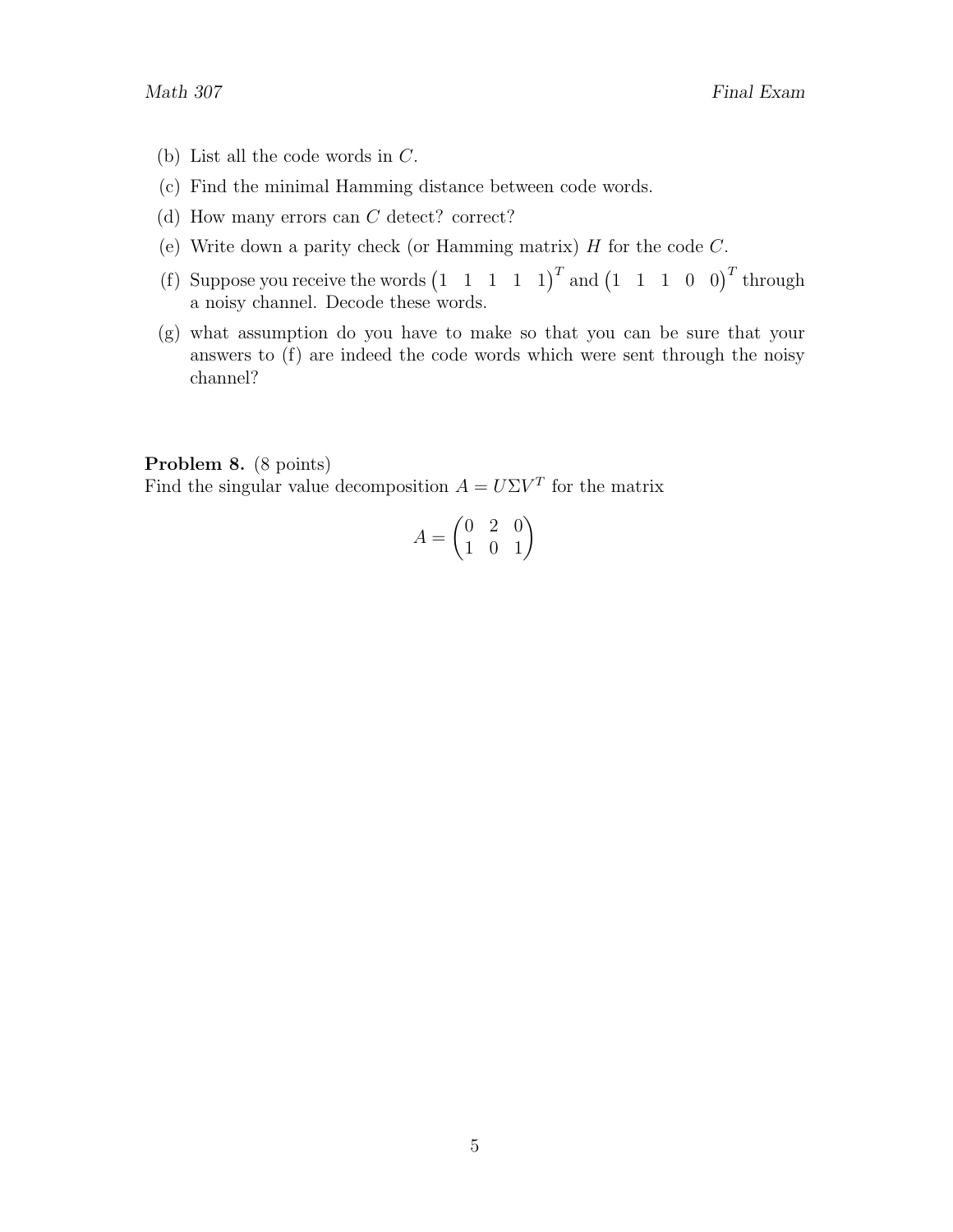# Part II. These problems are specific to Section 102.

Problem 6. (12 points) Consider the real matrix

$$
A = \begin{pmatrix} 1 & 1 & 0 \\ 0 & 0 & 1 \\ 0 & 1 & 0 \\ 1 & 0 & 1 \end{pmatrix}
$$

- (a) (6 points) Find the  $QR$  factorization of A.
- (b) (3 points) Find the least-squares 'solution' to  $A \vec{x} = \vec{b}$ , where

$$
\vec{b} = \begin{pmatrix} 1 \\ 2 \\ 0 \\ -1 \end{pmatrix}.
$$

(c) (3 points) Find the projection of  $\vec{b}$  onto the column space of A.

#### Problem 7. (12 points)

Decide whether or not the following statements are true or false. If true, give a proof. If false, give a counterexample.

- (a) The product of two orthogonal matrices is orthogonal.
- (b) If  $AB = I$ , then  $BA = I$ . (Warning: do not assume that A and B are square matrices.)
- (c) For every  $8 \times 5$  matrix A,

$$
\dim N(A) \ge 3.
$$

(d) For every  $5 \times 5$  matrix A with real entries,

$$
\det(A^T A) \ge 0.
$$

(e) If  $A \vec{x} = \vec{b}$  and  $A^T \vec{y} = \vec{0}$ , then  $\vec{y}^T \vec{b} = 0$ .

Problem 8. (8 points) Let

$$
A = \begin{pmatrix} 0 & 1 & 1 & x \\ 1 & 0 & x & 1 \\ 1 & x & 0 & 1 \\ x & 1 & 1 & 0 \end{pmatrix}
$$